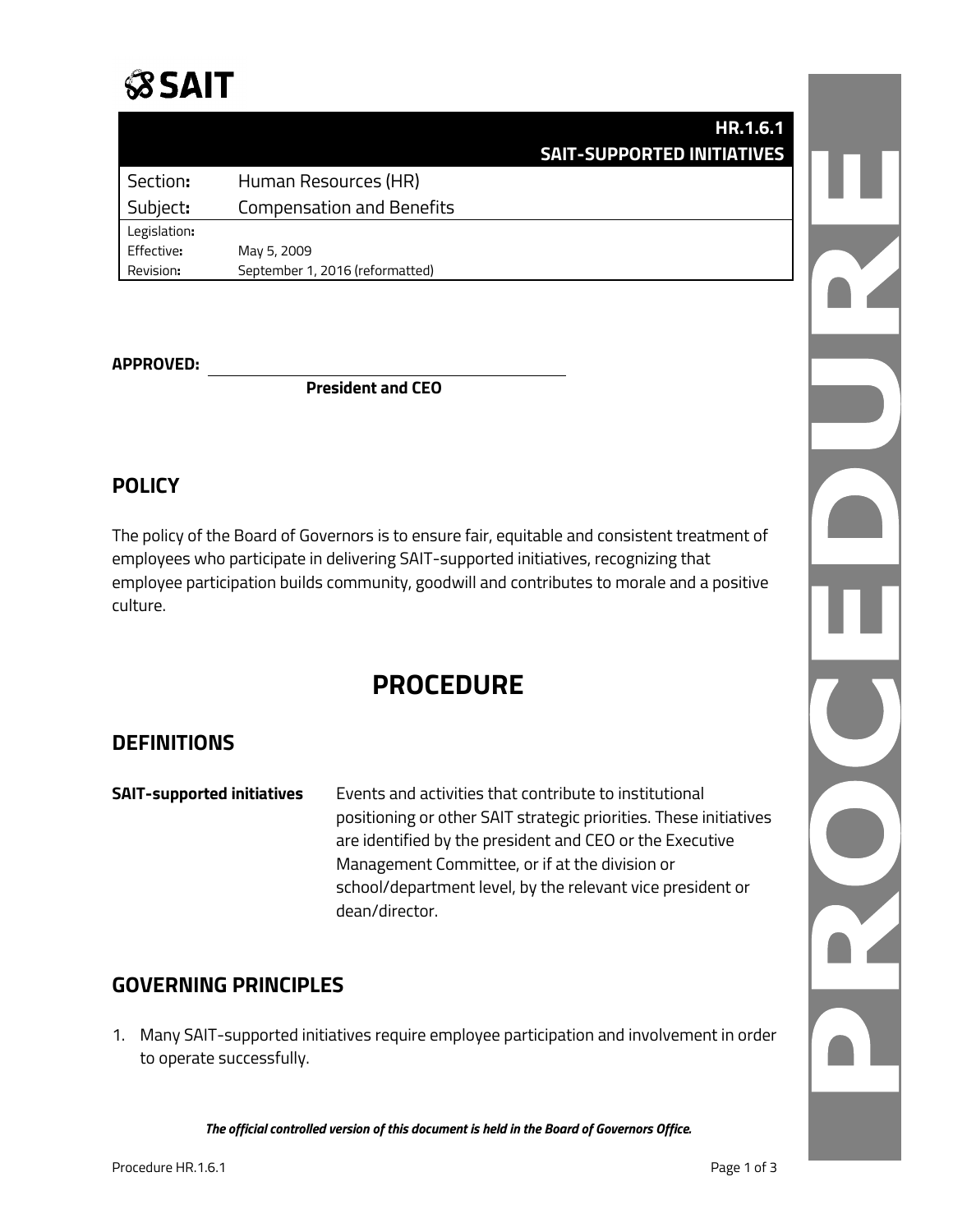# **SSAI**

2. SAIT values and encourages the contribution that employees make to SAIT-supported initiatives.

#### **PROCEDURE**

- 1. SAIT-supported initiatives participation falls into three general categories:
	- a) Participation is directly required as part of the employee's job;
	- b) Participation is not directly required as part of the employee's job; however, SAIT requires that employee to participate; or
	- c) Participation is not directly required as part of the employee's job and is not required by SAIT; however, the employee is interested in participating.
- 2. Compensation for participating in SAIT-supported initiatives will be provided in the following circumstances:
	- a) If the employee's role at the SAIT-supported initiative is directly required as part of the employee's job:
		- i) Participation in SAIT-supported initiatives taking place during regular working hours will be compensated by the employee's regular salary.
		- ii) Participation in SAIT-supported initiatives taking place outside of regular working hours will be compensated by time in lieu or overtime as applicable. Time in lieu and/or overtime will be subject to the following restrictions:
			- Approval must be provided by the employee's supervisor in advance of the SAIT-supported initiative taking place.
			- The employee must secure supervisory approval to determine when to take time in lieu, which will be subject to operational requirements.
			- The maximum time in lieu to be accrued at any given time is three days (hours per day are dependent on compensation group).
			- Must be taken within 30 days unless the supervisor otherwise approves.
	- b) If an employee's role at the SAIT-supported initiative is not required as part of the employee's job but SAIT requires the employee to participate in the initiative:

*The official controlled version of this document is held in the Board of Governors Office.*